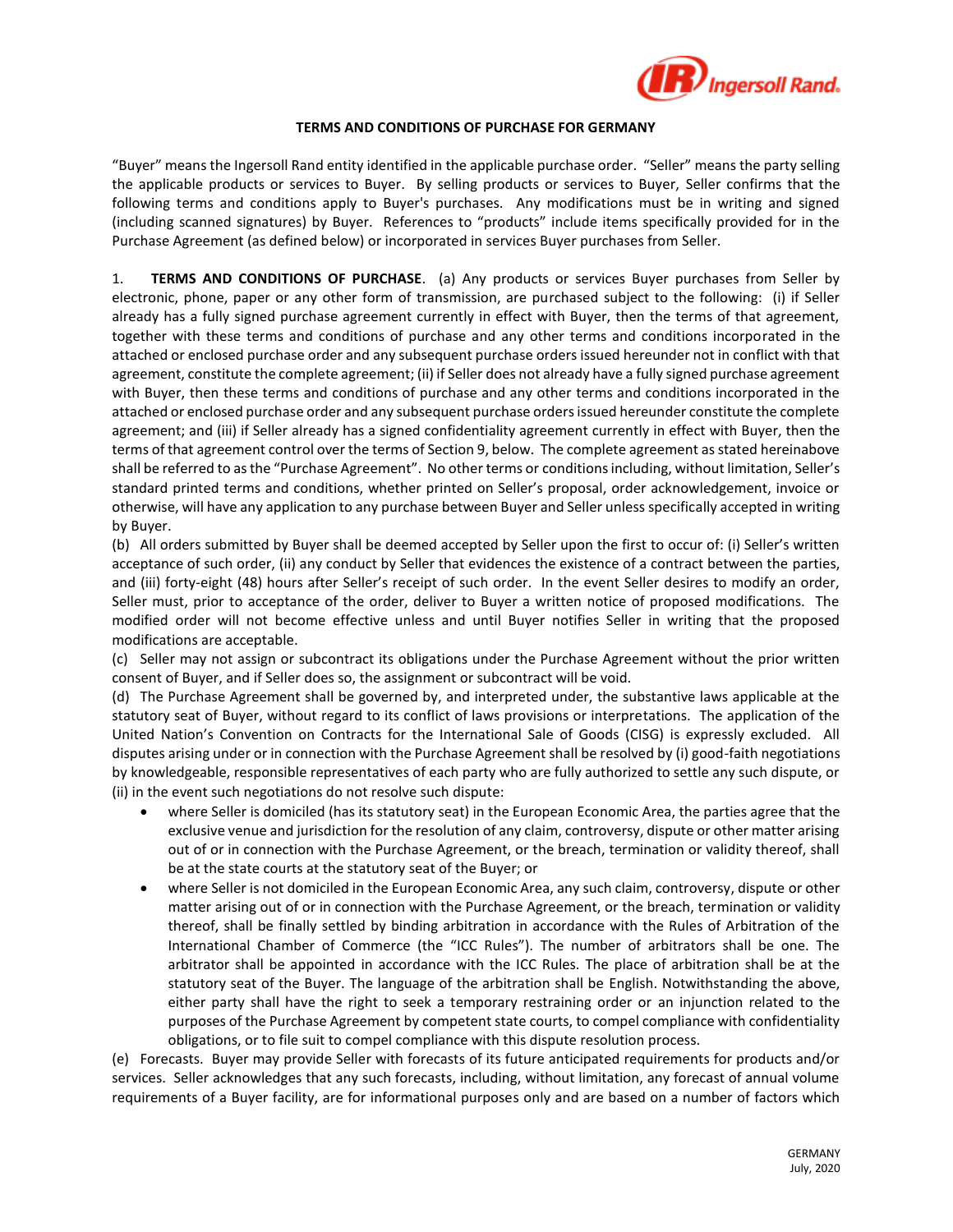may change over time. Buyer makes no representation, warranty, guaranty or commitment of any kind or nature, express or implied, regarding any such forecasts, including, without limitation, with respect to the accuracy or completeness of such forecasts.

(f) Spare and Replacement Parts. In return for Buyer agreeing to enter into the Purchase Agreement, Seller grants to Buyer an option during the term of such Purchase Agreement and for ten (10) years thereafter to purchase component parts of any products, including those which become obsolete during the term of such Purchase Agreement, at the lowest price at which Seller sells such parts. Prices for such parts shall be at a competitive market level.

(g) If any provision or part of a provision of the Purchase Agreement is found to be illegal, invalid or unenforceable under any applicable law, such provision or part of a provision shall, insofar as it is severable from the remaining terms, be deemed omitted from Purchase Agreement and shall in no way affect the legality, validity or enforceability of the remaining terms.

2. **PRICING; PAYMENT**. (a) Unless otherwise provided elsewhere in the Purchase Agreement, prices are: (i) stated in Euros; and (ii) not subject to increase for the duration of the Purchase Agreement. No extra charges of any kind will be allowed unless specifically agreed to by Buyer in writing.

(b) Unless prohibited by law, Seller will separately indicate on its invoices any taxes imposed on the sale or delivery of products or services.

(c) Unless otherwise provided elsewhere in the Purchase Agreement, payment terms shall be one hundred five (105) days following the date of Buyer's receipt of conforming invoice and related products and/or services. Buyer may, at its option, make payment by check, bank transfer payable to a designated EFT or wire address. Buyer's part number and order number must appear on all shipping papers, invoices, parcels and containers. Invoices will be submitted by Seller to the location indicated on the order and shall include the order number, part number/product description, unit price, and name of person or party issuing the order. Buyer shall have the right (but no duty) to withhold payment for incomplete or faulty services and deliveries.

(d) Buyer will be responsible for all sales, use, and similar taxes (excluding taxes based on or measured by the net income, net worth or gross receipts of Seller) imposed as a result of the sale of products or services. With notice to Seller, Buyer may pay such taxes directly to the taxing authority where allowed by law. Seller shall remit all taxes paid by Buyer to the appropriate taxing authority. Upon Buyer's request, Seller will provide written evidence that Seller is properly licensed to collect the taxes paid by Buyer.

(e) If the Purchase Agreement obligates Buyer to buy a percentage of its product requirements from Seller, reasonable amounts of product purchased from a third-party supplier for purposes of qualifying such products shall be deemed excluded from Buyer's requirements and can be used by Buyer for commercial production and sale.

3. **TRANSPORTATION; DELIVERY**. (a) Delivery dates are firm and TIME IS OF THE ESSENCE WITH RESPECT TO DELIVERY. Seller will promptly notify Buyer in writing if Seller anticipates difficulty in complying with a required delivery date and will use all commercially reasonable efforts to meet the required delivery date. Buyer has no obligation to accept deliveries that are not made on the required delivery date. If Seller fails to meet a required delivery date, Buyer may procure replacement products or services. Seller will be responsible for all costs incurred by Buyer as a result of early or late deliveries. If Seller has to use premium freight, Seller will notify Buyer in writing of the type and monetary value of the premium freight used (for Buyer's records).

(b) Unless otherwise provided elsewhere in the Purchase Agreement, delivery will occur, and title and risk of loss will transfer, when: (i) with respect to product not incorporated into services, upon delivery to and acceptance by, Buyer and (ii) with respect to product incorporated into services, the completed services have been accepted by Buyer.

(c) The products shall be suitably packed and prepared for shipment to secure lowest transportation rates (unless a premium method is specified on the face hereof) and to comply with carrier and packaging regulations, including the International Standard for Phytosanitary Measures for wood used in packaging. Unless expressly agreed to by an authorized representative of Buyer, no charges shall be allowed for packing, crating, freight express, or cartage. Buyer may select the mode of transportation, the routing of, and the carrier for the products. Exceptions to stated routings and terms must be secured from an authorized representative of Buyer, and Seller shall be liable for excess transportation costs resulting from any deviation from Buyer's instructions.

(d) Products shall be delivered by Seller to Buyer's place of business from which the products were ordered, unless otherwise specified in the purchase order. Unless Buyer instructs otherwise, shipments with the same ship to address must be combined for the lowest freight rates. Seller shall not send partial shipments unless authorized.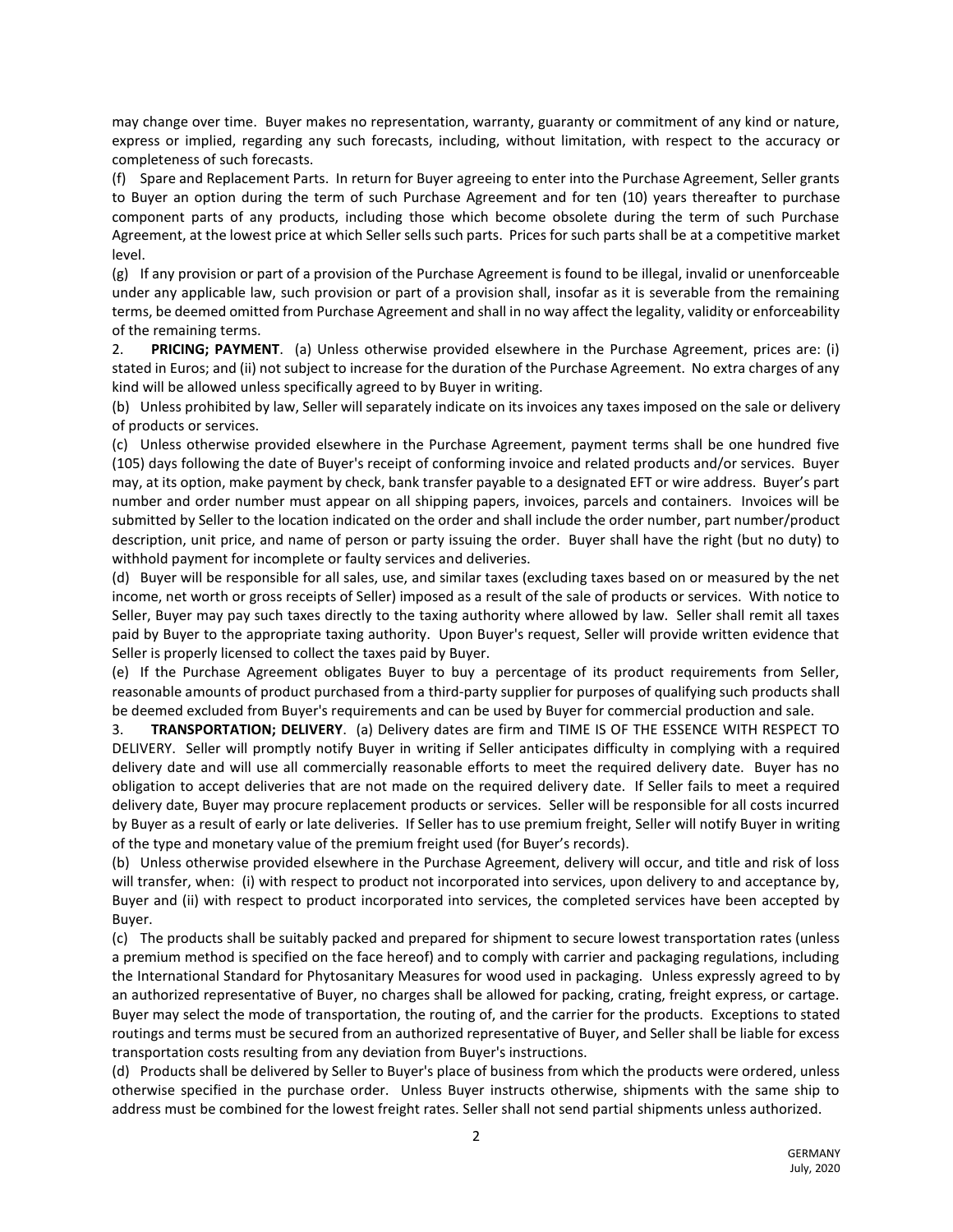(e) Unless otherwise agreed in writing in Buyer's purchase order or elsewhere, all shipments shall be F.O.B. Buyer's destination. The party bearing the risk of loss shall be responsible for providing adequate insurance on shipments.

(f) Buyer's weight and count shall be conclusive unless Seller explicitly provides proof to the contrary, and Buyer shall have no liability for payment for products delivered in excess of the quantity specified herein unless Buyer elects to keep such excess, and then Buyer shall be liable only for the price thereof and not any incremental freight expenses. Such excess products shall, at Buyer's option, be subject to rejection by Buyer and redelivery to Seller at Seller's expense.

4. **INSPECTION; REJECTION; REVOCATION OF ACCEPTANCE**. (a) Buyer may inspect and test all products and services and all materials, equipment and facilities utilized by Seller in producing products or providing services for Buyer. Seller will maintain an inspection and testing system for the same that is acceptable to Buyer and will keep records of all inspection and testing data and, with respect to products, samples of each lot shipped, for two (2) years after delivery. Unless otherwise agreed by Buyer in writing, Seller will deliver to Buyer a certificate of analysis as to specifications approved by Buyer with respect to each product lot shipped.

(b) After receipt of the products, Buyer shall have a reasonable time, in which to inspect and accept or reject the products, and payment for the products shall not constitute acceptance. Reasonable time to reject the products shall mean ten (10) working days from the date of discovery of the defect, or in the case of obvious defects, from the date of delivery. Buyer reserves the right to reject products not conforming to the Purchase Agreement. Unless specifically agreed otherwise, rejected products shall be returned to Seller for replacement or full credit if Seller fails to replace within a reasonable time after notice, at Seller's risk and expense, including transportation costs both ways. Buyer may, at its option, purchase substitute products in lieu of the rejected products, with Seller being responsible for all resulting excess costs, including, without limitation, any increase in the price paid for the products and any expenses to expedite routing of the substitute products. Acceptance by Buyer of part of the products shall not bind Buyer to accept the remainder. Acceptance of all or a part of the products shall not deprive Buyer of the right to revoke acceptance and return any part of the products or the right to make a claim for damages because of the failure of the products to conform to the Purchase Agreement by reason of defects or other breach of warranty or by reason of damage caused by improper packing. Buyer shall not be liable to Seller for failure to accept the products for causes beyond Buyer's reasonable control.

5. **WARRANTIES**. (a) Seller warrants that all products and services will: (i) be in strict accordance with the specifications, samples, drawings or other descriptions approved by Buyer; (ii) be merchantable; (iii) be free from defects in design, quality, material and workmanship; (iv) meet applicable industrial or governmental safety standards; and (v) to the extent that Buyer relies on Seller to specify the products or services, be fit for their intended purpose. Seller further warrants that all services will be performed in accordance with the standards of care and diligence normally practiced by persons performing similar services and in the best workmanlike manner.

(b) Seller further warrants that all products are free of asbestos and all other hazardous substances and that no claim, demand, or notice has been filed nor any proceeding commenced alleging liability of Seller in connection with the use of asbestos and/or any other hazardous substances relating in any way to the manufacture or sale of the products. Seller shall provide a material safety data sheet for each substance containing a toxic substance that is purchased by Buyer from Seller, and Seller shall affix on each container containing toxic substances the chemical name and the appropriate hazard warning for the use and safe handling of the toxic substance. Seller shall provide other material safety data sheets relating to the products upon request.

(c) Seller further warrants that Seller will have title to the products and the right to sell such products at the time of delivery to Buyer, and that all such products shall be new and unused at the time of delivery to Buyer.

(d) The above warranties will be in effect for the longer of: (i) sixty (60) months from the date on which a product which is purchased for being installed in a building, is delivered to the Buyer ; or (ii) thirty-six (36) months from the date the movable product is delivered to the Buyer. If any products or services fail to conform to the above warranties Seller, at Buyer's option, will: (i) with respect to products, replace or repair the nonconforming products at Seller's cost; (ii) with respect to services, re-perform all services necessary to correct any such nonconformity at Seller's cost; or (iii) refund the purchase price of the nonconforming products or services if replacement, repair or re-performance fails within a reasonable time, and any related costs incurred by Buyer. Any replacement products or services also will be subject to the above warranties and warranty period. The warranty period for repaired products will be extended to account for the time lapsed until the repair was completed. If Seller fails to replace, repair or re-perform, as applicable, within a reasonable time after notice, Buyer may do so at Seller's expense.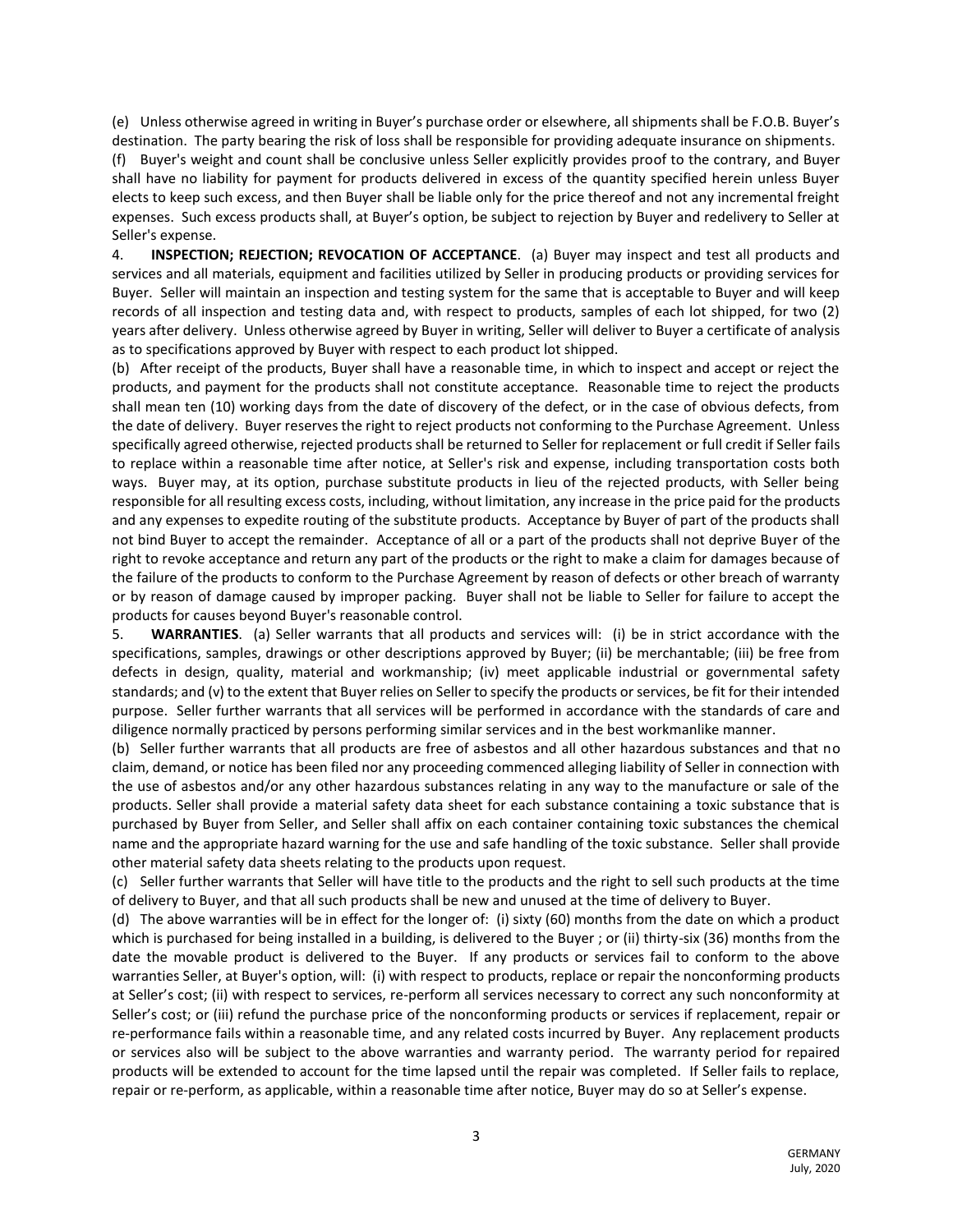(e) Seller shall also extend to Buyer the warranties or guaranties, if any, given to Seller by any third-party manufacturer of component parts and accessories incorporated into the products sold hereunder. Seller agrees to use its best efforts and will cooperate with Buyer in enforcing any claims against such third-party manufacturer(s) for defects that may occur.

(f) Recalls and Field Fix Programs. If at any time a governmental agency of any country, state, province or municipality requires Buyer to conduct a product safety recall or a field fix program, or Buyer voluntarily undertakes such an action, related to the products, Buyer will notify Seller within thirty (30) days of the initiation any such action and Seller shall, at Buyer's option, either repair or replace the related products, and reimburse Buyer for any costs, expenses or damages, if, and to the extent Supplier is responsible for such action.

6. **QUANTITY TERMINATION; ORDER CHANGES**. (a) Buyer may, by written notice to Seller, terminate its purchase of any quantity of products or services (i) for convenience, (ii) if Seller fails to complete or deliver any part thereof when required, or (iii) if Seller is in breach of any material term of the Purchase Agreement, including, without limitation, any provision of Sections 8, 9 (or separate confidentiality agreement) or 10 below, immediately prior to the delivery thereof.

(b) If terminating for convenience Seller shall promptly advise Buyer of the quantities of products and raw material on hand or purchased prior to termination and of the most favorable disposition that Seller can make thereof. Seller shall comply with Buyer's instructions regarding disposition of products and raw materials. Seller shall submit to Buyer in writing notice of its intention to submit claims based on such termination within fifteen (15) days from the date of notice of termination, and all such claims shall be made in detail and substantiated by bills, receipts, and similar documents within thirty (30) days thereafter, or such claims shall be waived. Buyer shall pay Seller the order price of finished products accepted by Buyer and the cost to Seller, excluding profits and losses, of work in process and raw materials relating to the order, less the agreed value of any products used or sold by Seller with Buyer's consent. Buyer reserves the right to verify such claims at any reasonable time or times by inspecting and auditing the records, facilities, work, or materials of Seller relating to the order. Buyer will make no payments for finished work, work in process, or raw materials fabricated or procured by Seller unnecessarily in advance or in excess of Buyer's delivery requirements under the order. Notwithstanding the above, payments made under this paragraph shall not exceed the aggregate price specified in the order, less any payments made or to be made. Payment provided under this paragraph shall constitute Buyer's only liability in the event the order is terminated for convenience. To the extent the order covers products normally carried in the inventory of Seller, as distinguished from products specially made to Buyer's specifications, Buyer shall have no liability for any termination of the order, in whole or in part, prior to actual shipment. For any termination for which the notice thereof is sent to Seller after receipt of products by Buyer, liability shall be limited to returning such products and reimbursing Seller the direct cost of handling and transportation.

(c) If termination is due to a failure of completion or delivery or breach of any material term of the Purchase Agreement, no termination charges will apply and Buyer may, in addition to all legal and equitable remedies that may be available to Buyer, procure substitute products or services and Seller will be liable to Buyer for any excess costs incurred by Buyer.

(d) Buyer may at any time, by written notice to Seller, (i) make changes in the drawings, specifications, and delivery schedules and shipping instructions, and/or (ii) increase quantities, under the order. If any such change increases or decreases the cost of performing the order or the time required for its performance, an equitable adjustment in prices and/or delivery schedules shall be agreed between the parties as soon as practicable, but in any event no later than ten (10) days prior to delivery of the products.

7. **TERMINATION OF PURCHASE AGREEMENT**. (a) Buyer or Seller may terminate the Purchase Agreement upon thirty (30) days' prior written notice if the other party breaches any material term thereof provided, however that during such notice period, the party in default may cure its default and thereby abate the termination. In the event Seller has not complied in any respect with Sections 8, 9 (or separate confidentiality agreement) or 10 below or any other fundamental breach of the Purchase Agreement, Buyer shall have the right to immediately terminate the Purchase Agreement, without further compensation to the Seller and without Seller's ability to abate the termination. In addition, Seller shall compensate Buyer for any damages suffered by Buyer as a result of Seller's breach of Sections 8, 9 (or separate confidentiality agreement) or 10 below, if, and to the extent Seller is responsible for such damages. Buyer may also terminate the Purchase Agreement immediately upon written notice in the event there is a material change in the ownership of Seller or Seller becomes bankrupt or insolvent, suffers a receiver to be appointed, or makes an assignment for the benefit of creditors. After receipt of a notice of termination, the Seller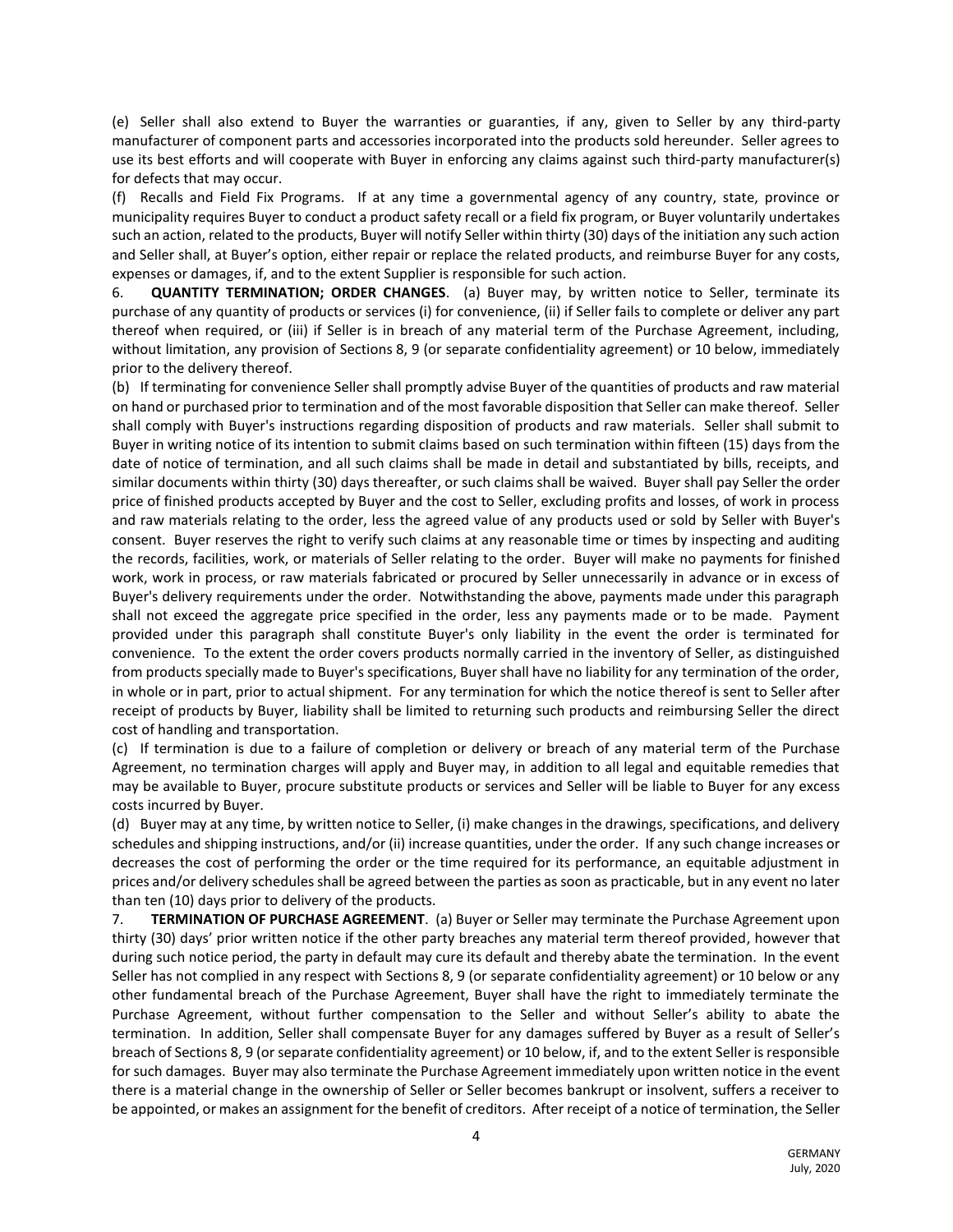shall immediately: (i) stop work as directed in the notice; (ii) place no further subcontracts or purchase orders for materials, services or facilities, except as necessary to complete the continued portion of the Purchase Agreement; and (iii) terminate all subcontracts to the extent that they relate to the work terminated. Termination of the Purchase Agreement due to Seller's default shall not affect any order that has been dated prior to the date of termination unless otherwise expressly stated by Buyer.

(b) Notwithstanding paragraph 7(a), Seller may only terminate a purchase order after giving Buyer reasonable notice of such termination, as well as an opportunity to identify and set up an alternate supplier.

8. **COMPLIANCE WITH LAWS**. (a) General. Seller warrants and agrees that it, and all products and services supplied to Buyer, will comply with all applicable laws, orders, rules, regulations, guidelines, standards, limitations, controls, prohibitions, or other requirements contained in, issued under, or adopted pursuant to such laws, and not take any action that would subject Buyer to penalties under such laws. Delivery of any products or services shall constitute Seller's representation to Buyer that there has been and will be full compliance with all applicable laws and, at Buyer's request, Seller shall certify in writing its compliance with the foregoing:

(b) **Equal Employment Opportunity**. **The parties shall abide by the requirements of Sec. 1 and 2 German General Act on Equal Treatment. These regulations prohibit discrimination against qualified individuals based on their status as individuals with disabilities, and prohibit discrimination against all individuals based on their race, national or ethnic origin, religion or belief, sex, sexual orientation, gender identity or age. Moreover, these regulations require that covered prime contractors and subcontractors take affirmative action to employ and advance in employment individuals without regard to race, national or ethnic origin, religion or belief, sex, sexual orientation, age or disability. THE FOLLOWING PROVISIONS ARE ALSO INCORPORATED HEREIN BY REFERENCE: Sec. 1 and 2 German General Act on Equal Treatment.**

(c) From time to time, at Buyer's request, Seller shall provide certificates to Buyer relating to compliance with any applicable legal requirements.

(d) Seller shall adopt and comply with Buyer's Supplier Code of Conduct ("COC"), which is located at: https://www.irco.com/-/media/files/irco/supplier-code-of-conduct/ir-supplier-code-of-conduct.pdf. THE COC IS INCORPORATED HEREIN BY REFERENCE. Additionally, Seller shall take all reasonable steps necessary to ensure that its sub suppliers and subcontractors comply with the COC. The COC may be amended by Buyer from time to time.

9. **CONFIDENTIAL INFORMATION; OWNERSHIP OF DOCUMENTS AND MATERIALS**. (a) "Confidential Information" means any and all information, in whatever form or format, that Buyer or any of its subsidiaries, or any of their respective officers, directors, employees or agents, discloses in any manner to Seller in connection with the Purchase Agreement, including but not limited to data, technical data, designs, drawings, lists, materials, models, apparatus, sketches, specifications, production or product know-how, and any proprietary information of Buyer's licensors, and any other material or information of a confidential or proprietary nature. Confidential Information shall also include any (i) information relating to an identified or identifiable natural person ("Personal Information"), and (ii) proprietary information of SAP America, Inc. pertaining to licensed R/3 Software and any other enterprise resource planning (ERP) software utilized by Buyer. Confidential Information shall not include information that: (i) was already disclosed to Seller before or on the date of the conclusion of the Purchase Agreement; (ii) is or becomes generally available to the public other than as a result of a disclosure by Seller; (iii) is or becomes available to Seller on a non-confidential basis from a source other than Buyer (provided that such source is not bound by a confidentiality obligation to Buyer); or (iv) is independently developed by Seller without reference to the Confidential Information.

(b) Seller shall, to the same extent and under the same standard of care as it protects its own confidential information but in no event less than a reasonable level of care, treat and handle all Confidential Information in strict confidence and shall not copy, reproduce, reverse engineer - except as provided in Sec. 69 lit. e of the Act on Copyright and Related Rights (UrhG)- release, disclose or make available, in whole or in part, to any third parties any of the Confidential Information. Seller shall only use Buyer's Confidential Information as instructed by Buyer to complete an order in accordance with and for the duration of the Purchase Agreement. Seller shall restrict disclosure of Confidential Information solely to those of its employees, representatives, agents and subsuppliers who have a need to know for purposes of performance of the Purchase Agreement and shall ensure that each recipient of Confidential Information is aware of and is made subject to substantially similar obligations as in this paragraph 9. All Confidential Information, and all products, inventions, technology or know-how developed with use of Confidential Information or otherwise in connection herewith, is and shall remain the sole property of Buyer (or, where applicable, its licensors), and Seller shall, upon termination of the Purchase Agreement or earlier if so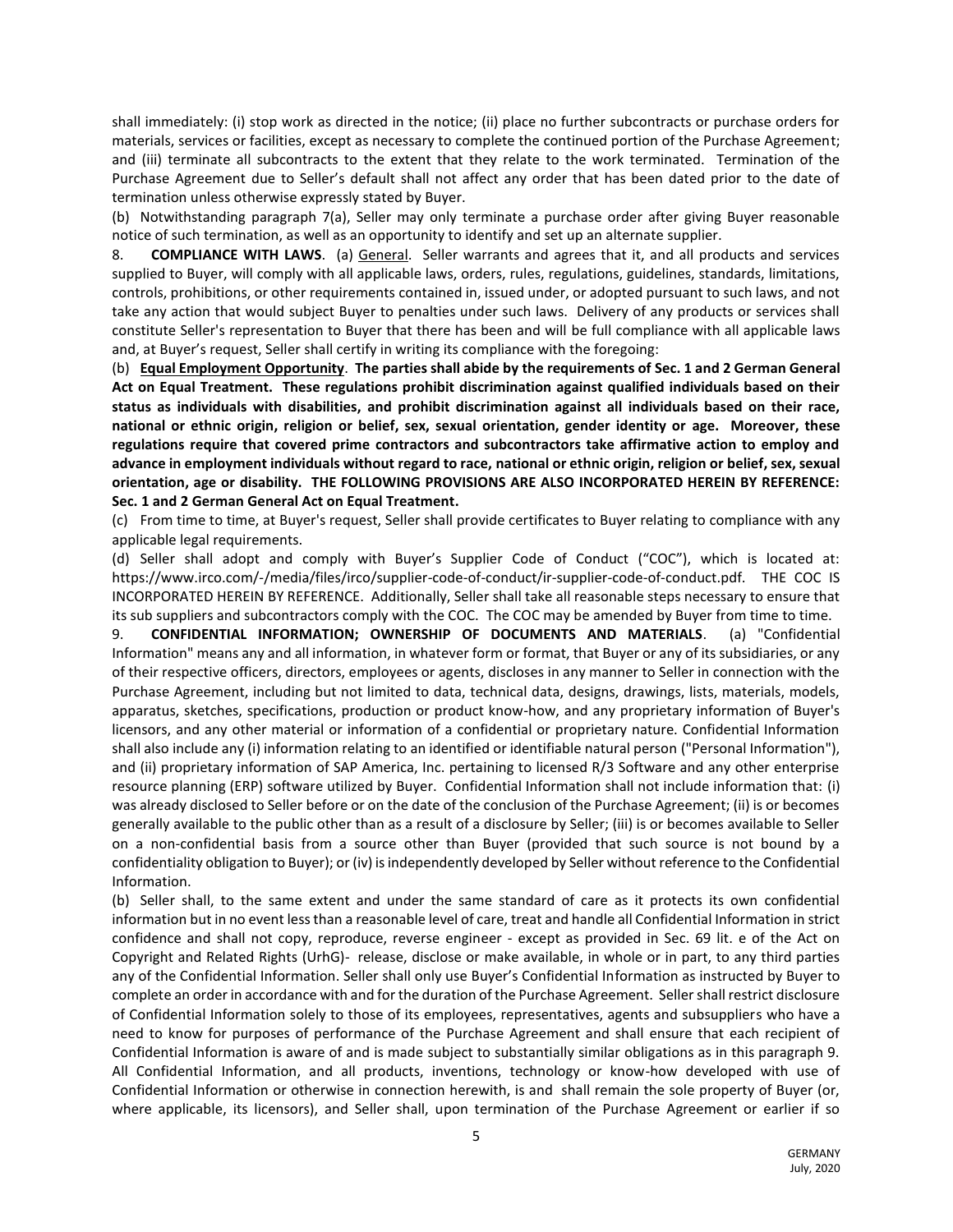requested by Buyer, promptly return to Buyer all materials containing or reflecting any Confidential Information, or destroy such and so certify to Buyer in writing within five (5) days after receipt of such notice. This paragraph 9 is intended to be interpreted together with the provisions of any other agreements between the parties to provide, to the extent permitted by law, the greatest possible protection for Buyer's confidential information and legitimate business interests.

(c) Seller agrees to use appropriate technical and organizational measures to prevent accidental, unauthorized, or unlawful destruction, modification, disclosure, access, or loss of such Confidential Information (a "Security Breach"). Seller shall immediately inform Buyer of any Security Breach. Seller shall also provide Buyer with a detailed description of the Security Breach, the type of data that was the subject of the Security Breach, the identity of each affected person, and any other information Buyer may request concerning such affected persons and the details of the breach. Seller agrees to take action immediately to investigate the Security Breach and to identify, prevent, and mitigate the effects of any such Security Breach, and to carry out any recovery or other action (e.g., mailing statutory notices) necessary to remedy the Security Breach. The content of any filings, communications, notices, press releases, or reports related to any Security Breach ("Notices") must first be approved by Buyer prior to any publication or communication thereof to any third party. Seller shall pay for or reimburse Buyer for all costs, losses, and expenses relating to any Security Breach, including without limitation, the cost of Notices.

(d) Seller will not make any announcement or release any information concerning the Purchase Agreement to any other person or entity, including the press or any official body, except as required by law, unless prior written consent is obtained from Buyer.

10. **INTELLECTUAL PROPERTY INFRINGEMENT**. Seller represents and warrants that the sale or use of the products or services provided to Buyer will not infringe or contribute to the infringement of any patents, trademarks, or copyrights, to the extent possible, anywhere in the world, at the minimum in Germany, European Economic Area and countries where Seller manufactures or has the products manufactured. Seller shall protect and indemnify Buyer from and against any loss, cost, damage, or expense arising from infringement or alleged infringement of any patent of the United States or foreign letters patent by any of the products or services, and Seller shall defend or settle at its own expense any suit, action, or proceeding brought against Buyer for such infringement, if, and to the extent Seller is responsible for such infringement. Furthermore, in the event that Buyer should be enjoined in such suit or proceeding from using any of the products or services, Seller, at Buyer's option, shall promptly either (i) secure termination of the injunction and obtain for Buyer the right to use such products without any obligation or liability; (ii) replace such products with non-infringing goods, all at Seller's expense and to Buyer's satisfaction; or (iii) remove such products at Seller's expense and refund to Buyer the amount paid. The provisions of this paragraph shall not apply to claims, demands, suits, or injunctions directly attributable to products manufactured by Seller in accordance with Buyer's specific instructions, specifications, design, or drawings. Seller shall not assert any of its patents or other intellectual property rights against Buyer or Buyer's affiliates or customers worldwide in connection with any use of products or services provided to Buyer in the production, use, preparation, sale, or delivery of, or other action with respect to, the products or services of Buyer or Buyer's affiliates or customers.

11. **QUALITY**. (a) Seller agrees to keep Buyer informed regarding the development of new products and proposed improvements to the products and the development of new processes or improvements to existing processes involved in the manufacturing or performance, as the case may be, of the products and further agrees to provide Buyer adequate support for any new products; provided, however, Seller will not introduce any changes in design, including but not limited to changes in performance, maintenance procedures, interchangeability, reliability, or manufacture compatibility, or manufacturing or performance location, manufacturing process, raw materials or proportions of raw materials used in products delivered to Buyer under the Purchase Agreement unless Seller notifies Buyer in writing of the change at least one hundred eighty (180) days before its implementation and Buyer agrees to the change in writing. Seller will be liable for all losses and damages that Buyer may suffer if, and to the extent, Seller is responsible for such losses and damages and does not comply with the requirements of the preceding sentence. At Buyer's request, Seller will provide samples of product produced with the proposed change to test in Buyer's manufacturing process.

(b) Seller will participate in programs implemented by Buyer with respect to quality in manufacturing and delivery of products and services.

(c) Quality Standards. Seller shall comply with the quality standards, which are contained in the Buyer's global supplier quality manual which is available at https://www.irco.com/-/media/files/irco/global-supplier-qualitymanual/global-supplier-quality-manual.pdf, as the manual may be amended by Buyer from time to time (the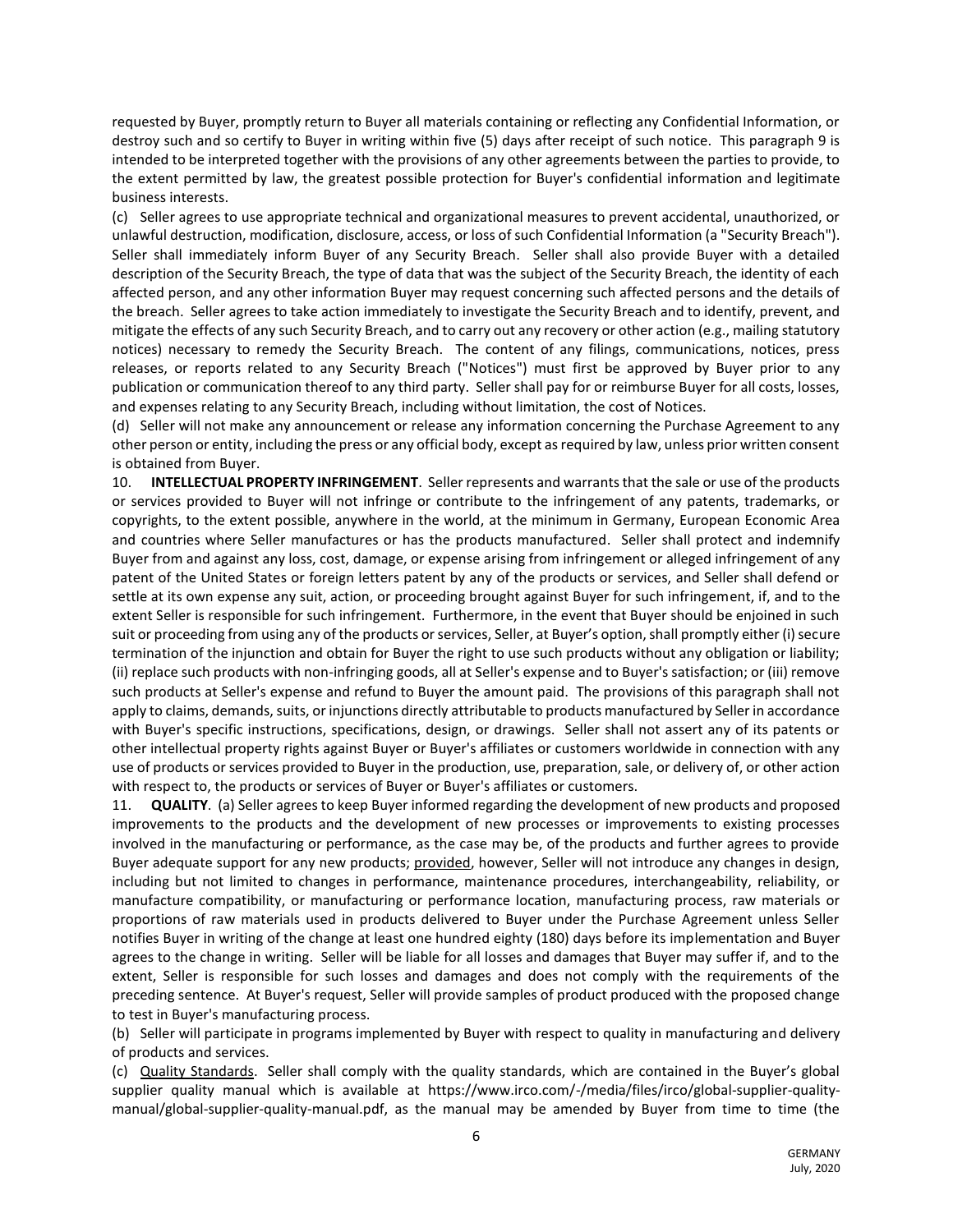"Quality Standards"). THE QUALITY STANDARDS ARE INCORPORATED HEREIN BY REFERENCE. Buyer alone shall decide whether Quality Standards are being met. Seller shall maintain and enforce all measures necessary to secure the quality of products and services and the manufacturing process thereof, including but not limited to quality control standards, inspection standards and specifications.

**12. CUSTOMS AND TRADE**. (a) In any case where Buyer agrees to be the importer of record, Seller will provide all information needed to effect customs entry into each country into which the products are to be imported.

(b) Buyer shall have all rights to drawback of duty or taxes paid by Seller in its own country or in any third country where all or part of the work is executed. Seller waives any interest in or rights to such drawback and agrees to provide, at no cost to Buyer, proof of importation and/or re-exportation as the case may be, satisfactory to Buyer and the customs administration, tax collection agency, or other government agency in any country where taxes or duties are paid, as well as to provide any other supporting documentation to enable Buyer to claim drawback of duties and taxes on products or articles manufactured from products provided under the Purchase Agreement.

(c) Seller will accurately indicate the country of origin of the products provided under the Purchase Agreement on the customs invoice and other applicable documentation. Seller will provide certificates of origin relating to such products within the meaning of the rules of origin of any applicable preferential duty provisions and execute such other documents as may be necessary for Buyer to claim duty preference under any applicable programs.

13. **SERVICES/LIENS; SITE RULES; INSURANCE**. (a) Seller will obtain from all of its subcontractors waivers and releases of all liens which may be imposed by them against the products provided under the Purchase Agreement or Buyer's premises or the improvements thereon, and Seller will defend, indemnify, and hold harmless Buyer with respect thereto. Buyer has the right to withhold payment for any services until such time as Seller has provided Buyer with signed copies of all required waivers and lien releases.

(b) Seller will conform strictly to all of Buyer's site rules and regulations when performing services on Buyer's premises, including but not limited to Buyer's requirements for background screening contingent workers. It is Seller's obligation to obtain a copy of Buyer's site rules.

(c) In addition to any insurance requirements set forth in a fully signed purchase agreement currently in effect between Seller and Buyer, Seller shall maintain in force standard liability insurance in reasonable amounts and shall furnish Buyer, at any time upon request, with a certificate of insurance that shall provide for Buyer to receive at least 30 days' prior written notice of modification, non-renewal, cancellation or termination.

(d) It is agreed that Seller, in rendering any services on Buyer's premises, will be an independent contractor and that neither Seller nor any principal, partner, agent or employee of Seller is the legal representative of Buyer for any purpose whatsoever and has no right or authority to assume or create, by action, in writing or otherwise, any obligation of any kind, express or implied, in the name of or on behalf of Buyer and neither Seller nor any principal, agent or employee of Seller shall be entitled to or be eligible to participate in any benefit program extended by Buyer to its employees.

(e) All Seller's employees providing services under the Purchase Agreement must be authorized to work in the jurisdiction where the services are performed.

14. **INDEMNIFICATION**. Seller will fully defend, indemnify, hold harmless and reimburse Buyer, its officers, directors, shareholders, affiliates, subsidiaries, employees, agents, customers and assigns from and against all claims, suits, actions, proceedings, damages, losses and expenses, including attorneys' fees, arising out of, related to, or resulting from: (a) any culpable breach of any representation, warranty, certification, covenant or agreement made by Seller in the Purchase Agreement; (b) any negligence or willful misconduct of Seller or its agents or subcontractors in connection with performance under the Purchase Agreement; (c) any litigation, proceeding or claim by any third party relating to the obligations of Seller under the Purchase Agreement, if and to the extent Seller is responsible for it; (d) any violation of law by Seller, its employees, agents, affiliates, contractors or subcontractors and (e) Seller's use, control, ownership, or operation of its business and facilities, if and to the extent Seller is responsible and except to the extent caused by the negligence of Buyer. Seller agrees to include this Indemnification provision in any subcontracts issued hereunder.

15. **BUYER'S PROPERTY**. (a) All property of Buyer furnished or made available to Seller for performance of work under the order, including, but not limited to, materials, tools, tooling, special tooling (as defined below), equipment, and replacements thereof, shall remain the property of Buyer, shall be segregated from Seller's property and be individually marked and identified as Buyer's property and shall be promptly returned to Buyer at its written request, or upon termination, cancellation, or completion of the order. Seller shall maintain and keep up-to-date a list of all such property, and shall furnish the list to Buyer upon request. Such property, including, without limitation, special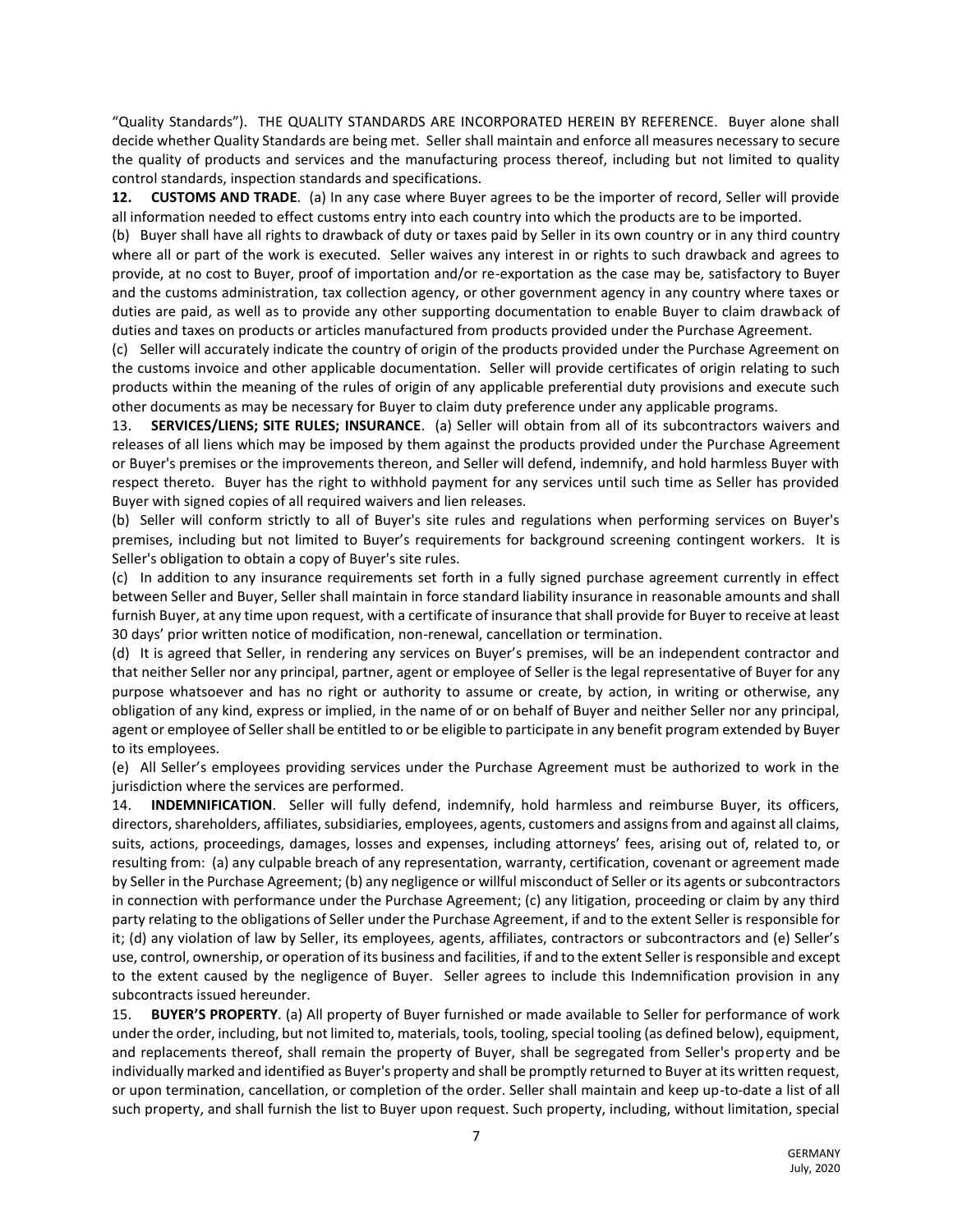tooling, shall be used exclusively for performance under the order and Seller agrees to: (i) maintain such property in good condition and assume all risks and liability for loss or damage thereto, if, and to the extent the Seller is responsible for such loss or damage, excepting - especially but not limited to - normal wear; (ii) purchase insurance to cover the replacement cost thereof, with the proceeds payable to Buyer, and furnish Buyer evidence of such insurance upon request; (iii) permit inspection of such property by Buyer during normal business hours; (iv) at Buyer's request, furnish detailed statements of such inventory; and (v) fully cooperate and assist Buyer in any effort by it to obtain possession of such property through court proceedings or otherwise.

(b) Before commencing work under the order, Seller agrees to obtain Buyer's prior written approval for the purchase of any special tooling, describing in detail in such request each item and its price. Upon completion, cancellation, or termination of the work for which such special tooling is required, Seller shall prepare a list of products for which special tooling has been used, together with a detailed listing in a form acceptable to Buyer of the special tooling, including each item's unamortized cost and fair market value, and shall upon request by Buyer, in its sole discretion, transfer title to the special tooling to Buyer, by written assignment, free and clear of liens and encumbrances, in exchange for the lesser of the tooling's unamortized cost or fair market value, and shall transfer possession of the special tooling to Buyer, except that Buyer shall be under no obligation to purchase such special tooling. Buyer reserves the right to dispose of special tooling without taking possession thereof and to receive any salvage or resale revenues resulting therefrom. Seller agrees that Buyer shall have the right to enter Seller's premises for the purpose of obtaining possession of any special tooling.

(c) As used herein, "special tooling" means all patterns, dies, fixtures, molds, jigs, models, gauges, inspection devices, special cutting tools, special test devices, drawings, and templates, and any replacements thereof, which, prior to the date of the order, were not owned or used by Seller and which Seller has been or will be required to acquire and use solely for the purpose of furnishing products under the order. Special tooling does not include tools, capital items, or property owned by or furnished by Buyer.

16. **SET-OFF**. Buyer may set off any amount owing at any time from Seller to Buyer or any of its affiliated companies where a fully signed purchase agreement according to Sec. 1 (a) above exists, against any amount payable at any time by Buyer under the Purchase Agreement.

17. **FORCE MAJEURE**. (a) Any non-performance or delay in performance of any obligation of Seller or Buyer under the Purchase Agreement will be excused to the extent such failure or non-performance is caused by "Force Majeure." "Force Majeure" means any cause preventing performance of an obligation under the Purchase Agreement which is beyond the reasonable control of the Seller or Buyer, and which, by the exercise of due diligence, could not be overcome, including without limitation, fire, flood, sabotage, shipwreck, embargo, explosion, accident, riot, epidemic, pandemic, acts of a governmental authority, and acts of God. In no event shall Seller's ability to sell products or services at a better price or Seller's economic hardship in buying raw materials necessary to manufacture products at a commercially reasonable price constitute Force Majeure.

(b) If Buyer or Seller is affected by Force Majeure, it will (i) promptly provide notice to the other party, explaining the full particulars and the expected duration of the Force Majeure and (ii) use its best efforts to remedy the interruption or delay if it is reasonably capable of being remedied. In the event of Force Majeure, deliveries or acceptance of deliveries of products or services which have been suspended will not be required to be made up on the resumption of performance and, to the extent not otherwise permitted under the Purchase Agreement, Buyer will have the right to purchase products and services from other sources during the period of Force Majeure. If a Force Majeure extends for more than sixty (60) days, the Purchase Agreement may be terminated upon written notice by the party not declaring Force Majeure without any liability on its part.

(c) If a Force Majeure compels Seller to allocate deliveries of products or services, Seller will make such allocation in a manner that ensures Buyer at least the same proportion of the Seller's total output as was purchased by Buyer prior to the Force Majeure. Seller will use best efforts to source products or other items, at Seller's expense, from its own or its affiliates' global operations or the market in order to meet Buyer's required delivery dates.

18. **ACCESS AND AUDIT**. In order to assess Seller's work quality and compliance with the Purchase Agreement, Seller will permit Buyer reasonable access to (i) all locations where work is performed in connection with the products or services provided for in the Purchase Agreement, and (ii) Seller's books and records relating to the Purchase Agreement.

19. **INTELLECTUAL PROPERTY RIGHTS**. Seller hereby assigns and agrees to assign to Buyer and not otherwise to make use of any invention, improvement, or discovery, whether or not patentable or protected by copyright, which is (i) created, conceived or reduced to practice in performance of the work or provision of the products or services